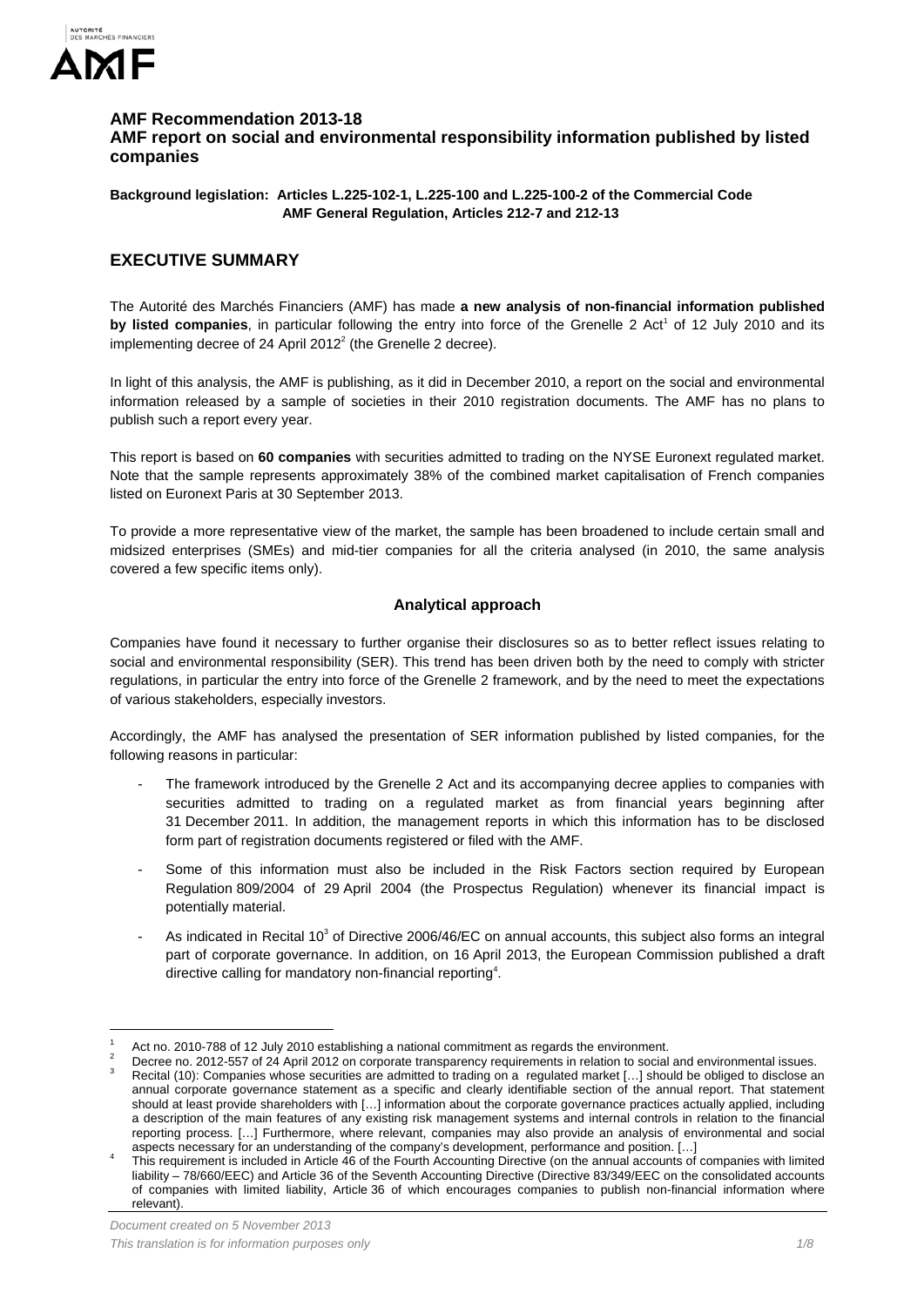

Investors increasingly factor non-financial, or sustainability, criteria into their investment decisions (this is particularly true of SRI funds<sup>5</sup>, as well as some institutional investors).

As in 2010, the AMF's report mainly focuses on the presentation of information published by companies. As such, its purpose is not to assess the relevance or exhaustiveness of this information. Similarly, the report does not look at the quality of the data collected or at the way they are aggregated to form the summary information that companies ultimately publish.

## **Key findings**

This report shows that French companies have made considerable efforts in relation to SER, notably as regards time, resources, cost and development of new tools. This is the case both for large companies and for SMEs and mid-tier companies.

Nevertheless, companies still need to familiarise themselves with the information required by the Grenelle 2 decree and to interpret it in light of their own specific challenges and, where relevant, the risks they identify, particularly through risk mapping. Companies still need to adopt a pragmatic approach so they can identify and prioritise the information to be included in their strategies and, ultimately, their reporting.

Half the sample consists of large companies<sup>6</sup>, or LCs, (50% of which are included in the CAC 40 index), while the other half consists of SMEs and mid-tier companies<sup>7</sup>. Differentiated statistics have been calculated where possible. In addition, the sample of LCs is similar to that used in 2010 so as to enable certain data to be compared over time.

### 1. Presentation of non-financial information

- Every company in the sample presents SER information in its registration document.
- Many companies either follow the list set out in the Grenelle 2 decree or provide a table of crossreferences to help readers identify more easily the topics covered by the decree.
- In practice, almost every company includes SER information in its management report.
- However, around half of all companies (and three quarters of LCs, unchanged since 2010) disclose SER information through media other than their websites (such as subject-specific reports and reports for analysts or fund managers). For that reason, the data is not always easy to identify and understand.
- A few companies expressly state that they have encountered difficulties in aligning their non-financial reporting timetables with their financial reporting schedules, often because their non-financial information is evolving and/or in the process of being structured.
- The number of pages contained in SER reports forming part of registration documents varies widely from one company to another. The average length is 24 pages<sup>8</sup>, with a minimum of 2 and a maximum of 87 pages (11 for SMEs and mid-tier companies and 36 for LCs, compared with 28 pages in 2010).
- On average, SER information accounts for 9% of the total volume of information set out in registration documents published by sample companies (7% for SMEs and mid-tier companies and 11% for LCs); this percentage does not take account of corporate governance data set out elsewhere.
- No company presents the information in its registration document in the form of an integrated report setting out concisely and consistently the company's strategy, governance and current and future performance.

### 2. Scope of information

- Around three-quarters of the companies in the sample provided at least some details on the scope of their non-financial information (approximately 90% of LCs, the same as in 2010).
- In nearly all cases, companies provided non-financial information on a consolidated basis. However, they did not always expressly describe this scope, and the scope sometimes varied significantly depending on the data.

- 7 Companies belonging to Segment B (companies with a market capitalisation of between €150 million and €1 billion) and Segment C (companies with a market capitalisation of less than €150 million) of NYSE Euronext.
- 8 With a median of 19 pages and a standard deviation of 15 pages.

 $\frac{1}{5}$ Socially responsible investment

<sup>6</sup> Companies belonging to Segment A of NYSE Euronext – i.e. with a market capitalisation of more than €1 billion.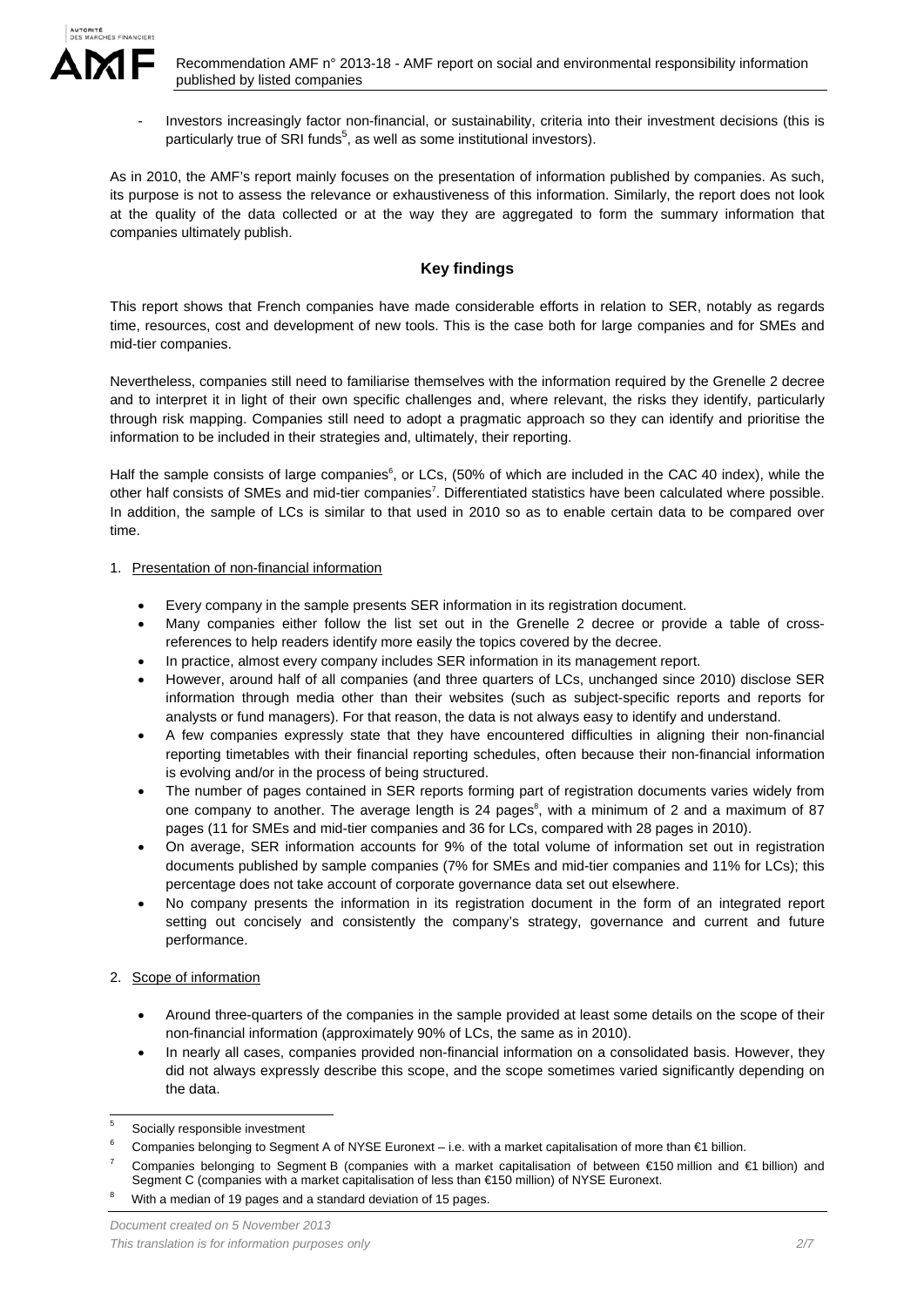

- 3. Information gathering
	- About one-half of the companies in the sample specified how they collect non-financial information (around 70% of LCs, the same as in 2010).
	- Most companies provided information about the people in charge of preparing and directing non-financial reporting.
- 4. Description of the ESR policy
	- 83% of the companies analysed, and almost all LCs, provided information on their own and any subsidiaries' policies (i.e. initiatives and guidance) in the area of sustainable development and ESR.
	- Some of the sample companies also state expressly that ESR was part of or integrated into their group strategy.
- 5. Use of one or more standards
	- 37% of sample companies (60% of LCs) expressly said they used a standard, such as the Global Reporting Initiative or a sector standard.
	- Three companies said they had created their own standard.
- 6. Presentation of non-financial indicators
	- All the companies analysed published non-financial indicators, including environmental but also social indicators. In the AMF's 2010 report, only 90% of LCs did this.
	- More companies in the sample presented quantitative non-financial indicators, and some stressed the material nature of certain indicators. Even so, the indicators presented in the reports are insufficiently standardised to allow companies to be compared.
	- 14% of companies expressly said they had introduced new indicators since the last financial year.

As regards indicators themselves, an additional analysis covering the seven non-financial themes required under the Grenelle 2 decree (training, absenteeism, gender equality, occupational accidents, waste production, water consumption and CO<sub>2</sub> emissions) reveals that:

- companies are endeavouring to communicate across a broader reporting scope;
- indicators are relatively stable and comparable over time at individual companies, although a few companies provide some data for a single financial year only;
- the wide range of indicators used by companies in each area makes it difficult, as in 2010, to compare indicators across companies, although trends are crystallising in terms of the selection of certain indicators;
- the methods used to measure the same indicator may vary from one company to the next, although more and more companies are supplying specific information about the methodologies they use.
- 7. Publication of targets and areas for improvement
	- 58% of companies in the sample published quantitative or non-quantitative ESR targets (85% of LCs, compared with 73% in 2010). In all, 27% of companies gave targets for 2013 while other companies looked ahead to 2015 and 2020.
	- About one-half of the companies in the sample (23% of small SMEs and mid-tier companies, and 70% of LCs, compared with 50% in 2010) published quantitative targets.
- 8. Implementation of the "comply or explain" principle provided for in the decree
	- The companies in the sample took various approaches to the "comply or explain" principle provided for in the abovementioned decree.
	- The Decree of 24 April 2012 was not fully applied by all sample companies, especially by the smallest firms.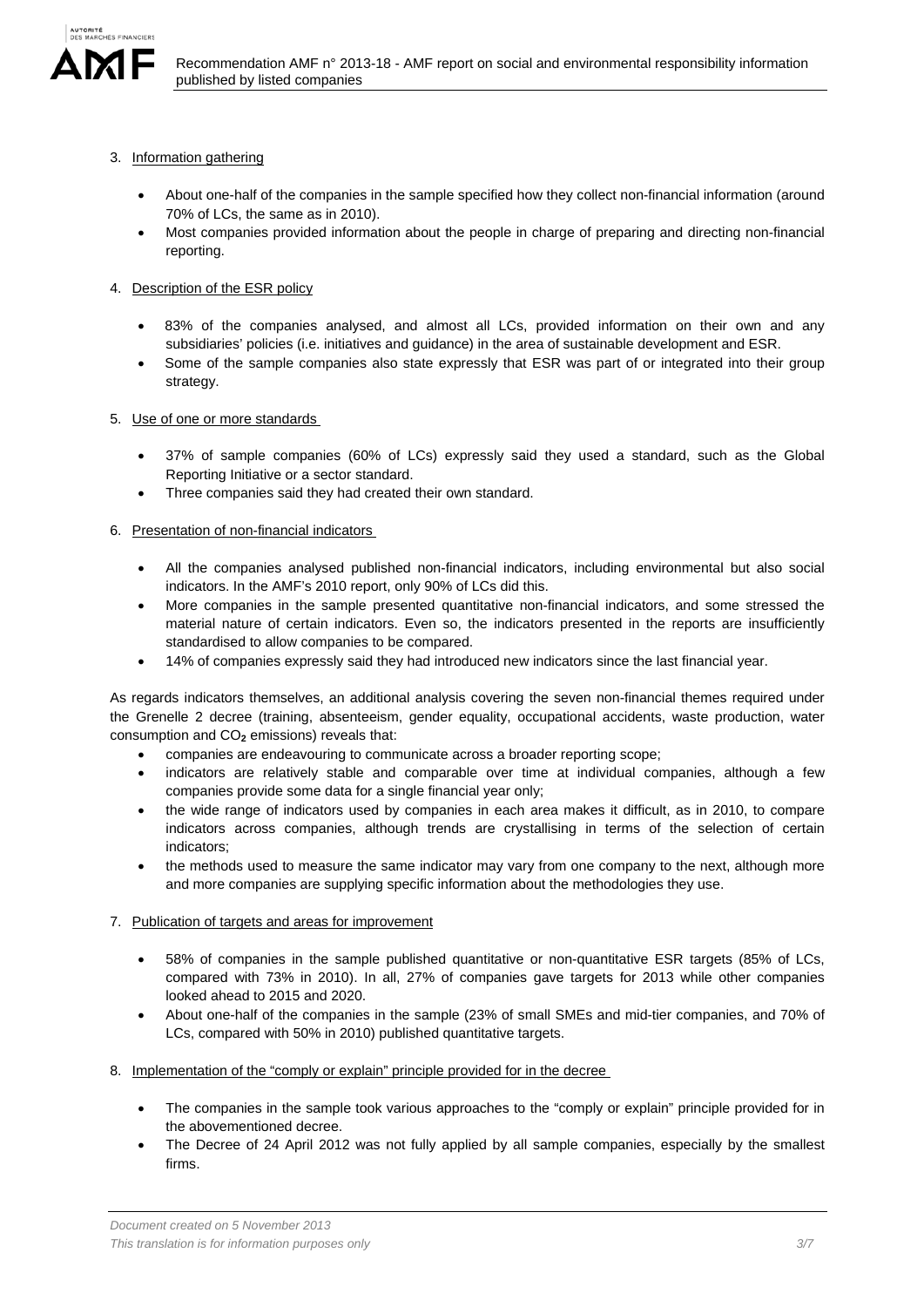

- Approximately 30% of the sample companies said they either not produce certain data requested by the decree and/or they did not feel the data were relevant. The results were basically the same for the SME/mid-tier and large company samples.
- Not all companies provided explanations for missing information and those that did sometimes couched their explanations in very general terms.
- Some companies provided additional details specifically linked to their business.
- More and more companies are providing forward-looking analyses, with quantitative or non-quantitative targets, assessments conducted internally or with the aid of an outside party, areas for improvement, constant improvement policy, and so on.

## 9. Social and environmental risks

- About 60% of companies in the sample provided a typology of the social and environmental risks to which they are exposed (about the same among SMEs/mid-tier companies and LCs, with the latter group's levels unchanged since 2010). 65% of companies at least briefly described their policy for managing these risks (internal policy, insurance, specialised external review, etc.).
- Virtually all the sample companies described the laws and regulations applicable to them. In 2010, twothirds of LCs supplied this information.

## 10. Information reviewed by an independent third-party body

 62% of companies in the sample (including 93% of LCs and 27% of SMEs/mid-tier companies) asked one or more independent third-party bodies to verify some or all of their non-financial indicators. In 2010, 43% of LCs (70% of CAC 40 firms) asked their statutory auditors to perform an in-depth audit of a selection of non-financial indicators.

### 11. The role of non-financial rating agencies

- Around one-quarter of companies in the sample (more than 40% of LCs, the same as in 2010) reported the rating that they had been awarded by one or more non-financial rating agencies.
- In addition to their rating activities, it should be noted that some agencies also specialise in social responsibility audits for companies and organisations.
- 32% of the companies in the sample said they are part of one or more indices, most of which have been created by non-financial rating agencies (including 55% of LCs, compared with 32% in 2010).

## 12. The role of ESR in governance

- One-quarter of LCs in the sample (all but one of which belong to the CAC 40) have set up a special committee of Board members to deal expressly with non-financial matters within the Board of Directors. In 2010, 27% of LCs had taken this step.
- 14% of companies in the sample expressly stated that for the 2012 financial year, they had linked part of the variable compensation of their directors and corporate officers to non-financial performance criteria (23% of LCs, compared with 17% in 2010).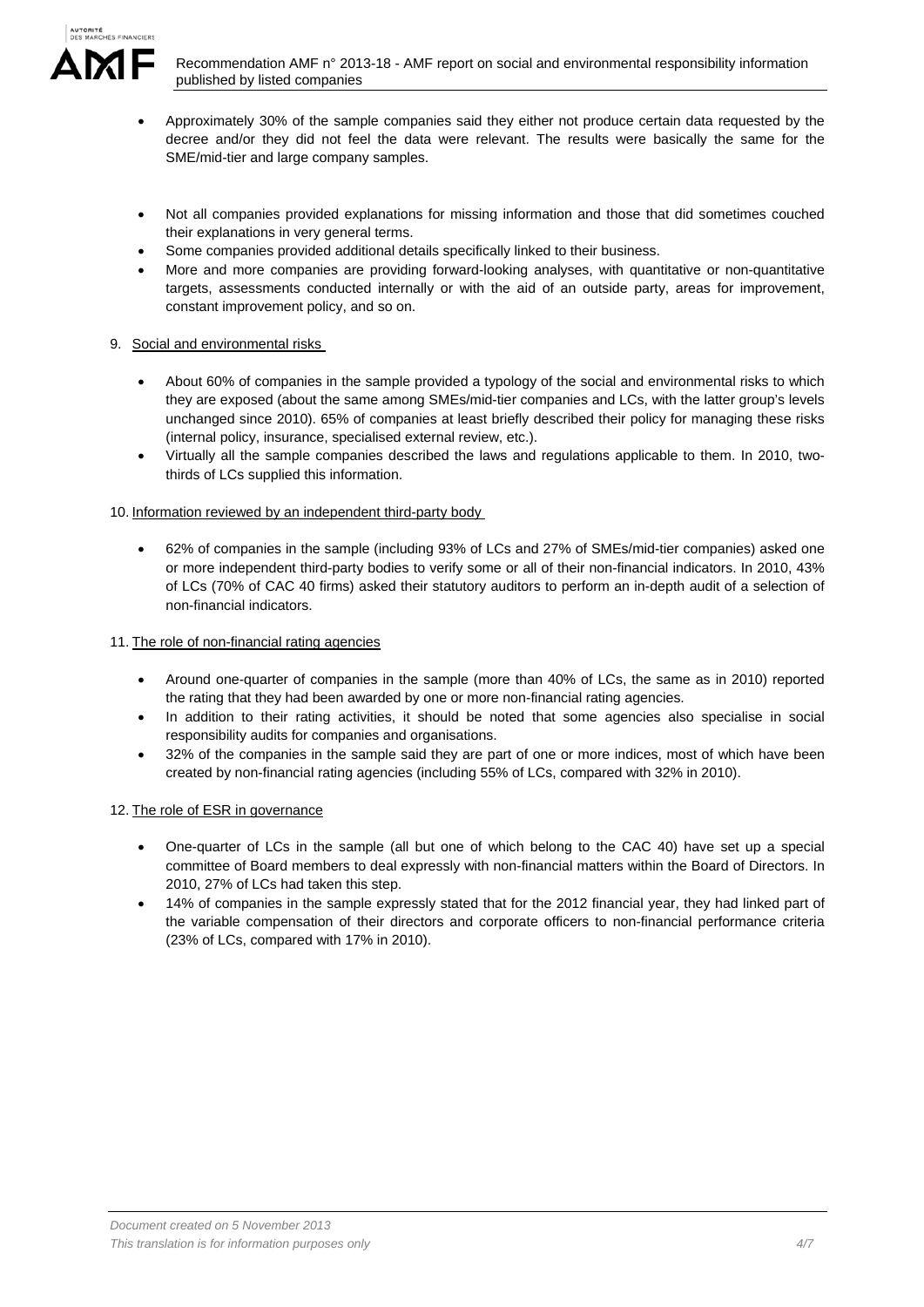

### **Recommendations and areas for discussion**

**The AMF is repeating some of the recommendations** made in December 2010 that it feels still apply.

For simplicity's sake, the recommendations that remain applicable are repeated in this document so that issuers do not have to go back to the 2010 report to check them. Some have been slightly reworded, in part to better reflect newly formulated observations and changes to standards since the AMF's 2010 report was published. The AMF is also issuing **four new recommendations and setting out three new areas for discussion.** 

As in 2010, the recommendations for listed companies, whose scope and effective application should reflect the size and business of the company, essentially address the presentation of information provided by companies in the sample, especially social and environmental data, insofar as this information is needed to understand developments in the business, results and situation of the companies in question. The recommendations also apply to the presentation of risk factors, notably as regards the section included in the Prospectus Directive.

The AMF's observations also provide the basis for areas for discussion with industry groups and other stakeholders.

#### **Recommendations for listed companies**

#### 1. Basic recommendation on implementing the "comply or explain" principle

Article R. 225-105 of France's Commercial Code requires companies to identify, from among the items of information mentioned in Article R. 225-105-1 of the same code, "information that, given the nature of the company's business or organisation, cannot be produced or does not seem relevant, providing appropriate explanations for this".

Accordingly, if information cannot be produced or seems irrelevant, the AMF recommends that companies provide detailed explications that are specific to the company's situation.

To make the information clearer, the AMF also recommends that companies include in their registration document a summary table of the information they are not publishing; they should separate information that cannot be produced from data that appear irrelevant, while providing the related detailed explanations.

#### 2. Information materials

When information is divided between several parts of the registration document or is published on other media, such as the company's website, the AMF recommends that companies should make this clear (in their registration document, for instance) through cross-references to the chapters or materials in question, to provide readers with the most comprehensive view possible of the ESR policy conducted by each company.

To make the information easier to understand, the AMF also repeats its recommendation that companies should provide either a correspondence table, in the form they deem most appropriate, with cross-referencing to the information required by the decree, or an index introducing the ESR-related information. If this information is not presented in the registration document, a reference should be included to the relevant materials.

#### 3. Methods used to present information

In terms of presentation, the AMF once again recommends that:

- companies should adopt a clear, precise presentation of their ESR policy, indicating the resources they allocate to it;
- in all cases, the scope of the information should be defined and stated as consistently as possible from one year to the next. This in no way rules out a particular focus on social and/or environmental matters in one or several subsidiaries, if the company considers that this information is particularly important and ought to be brought to the knowledge of the public.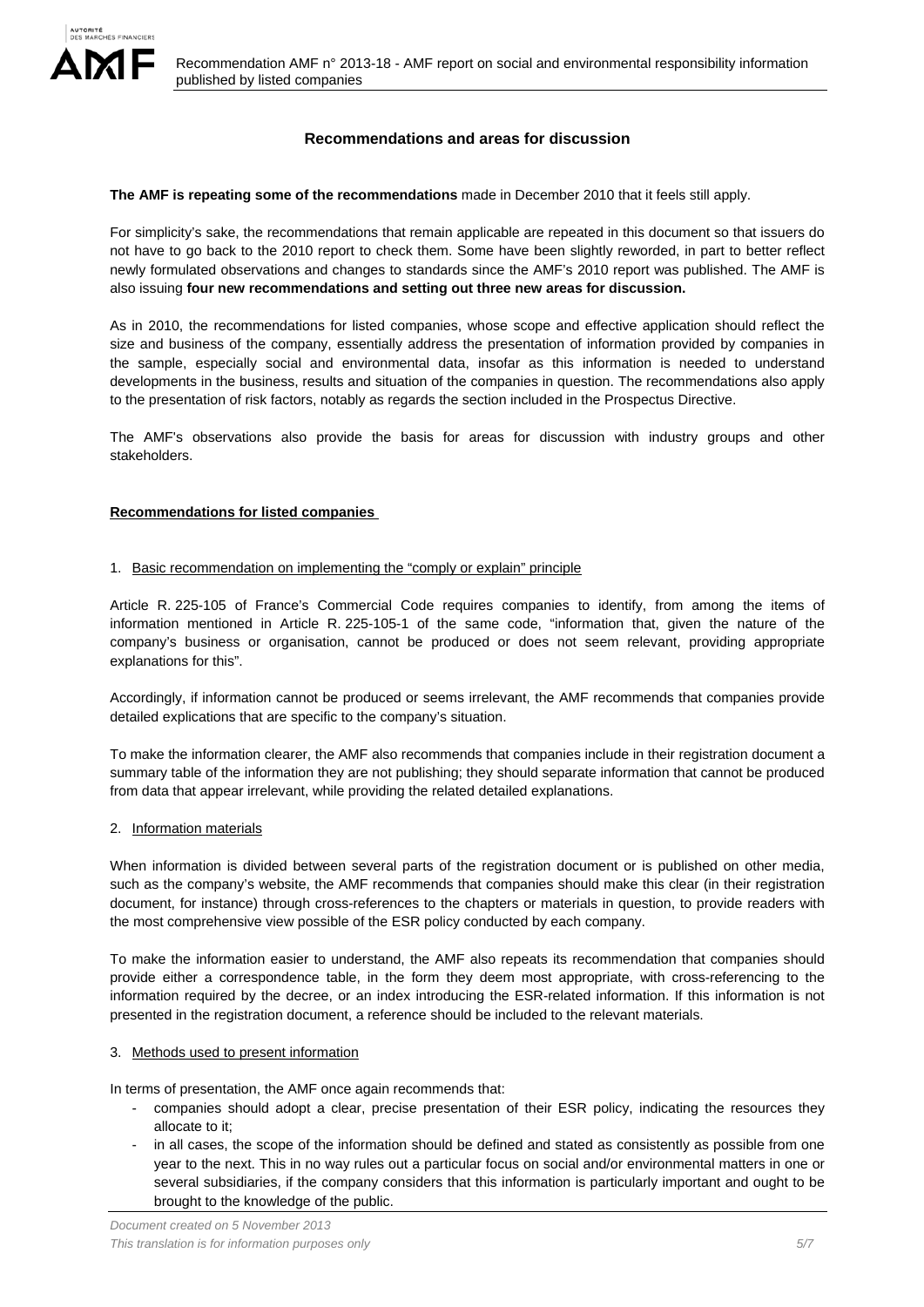

In addition, for better understanding and internal structuring, the AMF repeats its recommendation that companies present the way in which they collect and consolidate non-financial information, and the limits of that collection (in the form of a methodology note, for example). The choice of the medium through which this information is presented is left to the company's discretion. However, if the information is not present in the registration document, reference should be included to the relevant materials.

### 4. Use of a standard

The AMF reiterates that, under Article R. 225-104 (amended) of the Commercial Code, when a company voluntarily complies with a national or international social or environment standard, the company's report may mention this, providing details about the standard's recommendations and the methods used. Further, the AMF again recommends that companies which have developed an internal standard should state this explicitly and give details.

### 5. Presentation of indicators

The AMF repeats its recommendation that companies making use of quantitative indicators should define them clearly and use them consistently from one period to another (insofar as the indicators still meet a need). In this respect, companies should be clear about the definitions and calculation methods they use.

It is also important that companies communicate on the data required under Article R. 225-104 of the Commercial Code, highlighting the most significant indicators for their activity, whatever their trends, to provide a true and fair view of performance in these areas.

### 6. ESR objectives highlighted by companies

The AMF once again recommends that companies communicating about objectives to measure the company's commitment to certain social and/or environmental aspects:

- should present clear, precise objectives that are well-argued and measurable; and
- should monitor these objectives in the reports for subsequent periods.

### 7. Social and environmental risks

Concerning the publication of social and environmental risks, companies are invited to refer to AMF Position/Recommendation 2009-16 (Guide to preparing registration documents).

The AMF also wishes to restate that its recommendation that companies should demonstrate the link between these risks, and notably those described in the "Risk Factors" section of the registration document, and the internal control procedures that are implemented, also applies to non-financial risks, in particular social and environmental risks. This link should make it easier to grasp the way in which the company understands, formalises and, ultimately, strives to control these risks. Companies are encouraged to introduce a system for identifying, analysing and addressing risks. It would seem logical that this should also include non-financial risks.

### 8. Link between non-financial risks and provisions in the accounts

The AMF encourages issuers to show the link, where one exists, between the non-financial risks to which the company is exposed and provisions in the accounts. If this link is not explicit, it would be good to include a reference to the accounts.

### 9. Non-financial rating

The AMF once again recommends that companies communicating about a non-financial rating result should also present the main criteria resulting in the said rating, or should refer to their own websites or that of the non-financial rating agency.